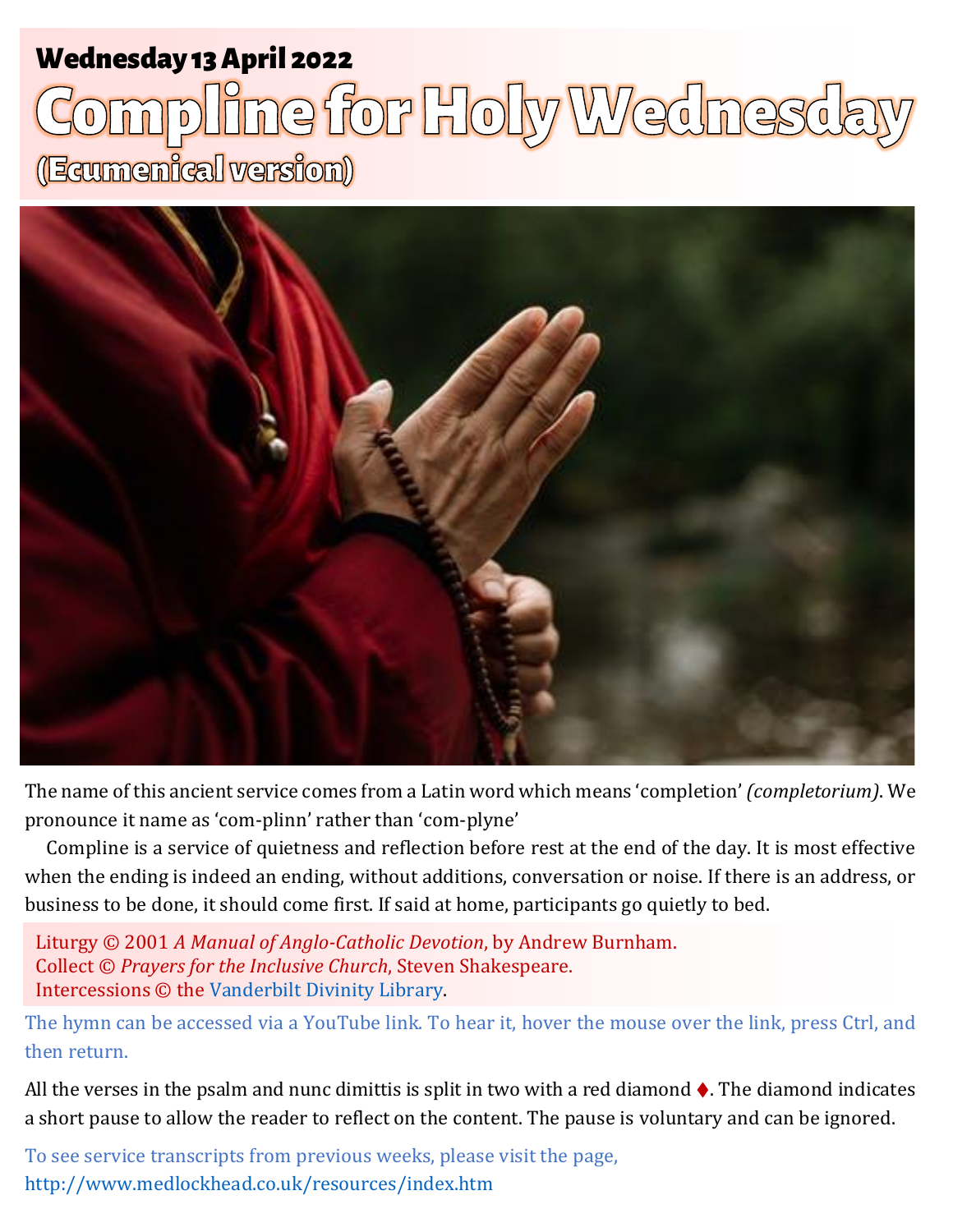# **Introduction**

O God make speed to save us

- All **O Lord make haste to help us**
- All **Glory be to the Father, and to the Son, and to the Holy Spirit; as it was in the beginning, is now and shall be ever for. Amen.**

Silence for reflection on the past day.

All **Almighty God,**

**long-suffering and of great goodness. I confess to you, I confess with my whole heart my neglect and forgetfulness of your commandments, my doing wrong, thinking and speaking; the hurts I have done to others, and the good I left undone. O God, forgive me, for I have sinned against you;**

**and raise me to newness of life,** 

**through Jesus Christ our Lord. Amen**

May almighty God have mercy on us,

forgive us our sins,

and raise us to everlasting life,

through Jesus Christ our Lord.

All **Amen.**

Hymn **[Bind us together Lord](https://www.youtube.com/watch?v=wRwfTS_Ne0o)** (please click on this link to hear the hymn)

**Bind us together, Lord Bind us together With cords that cannot be broken Bind us together, Lord Bind us together Bind us together in love**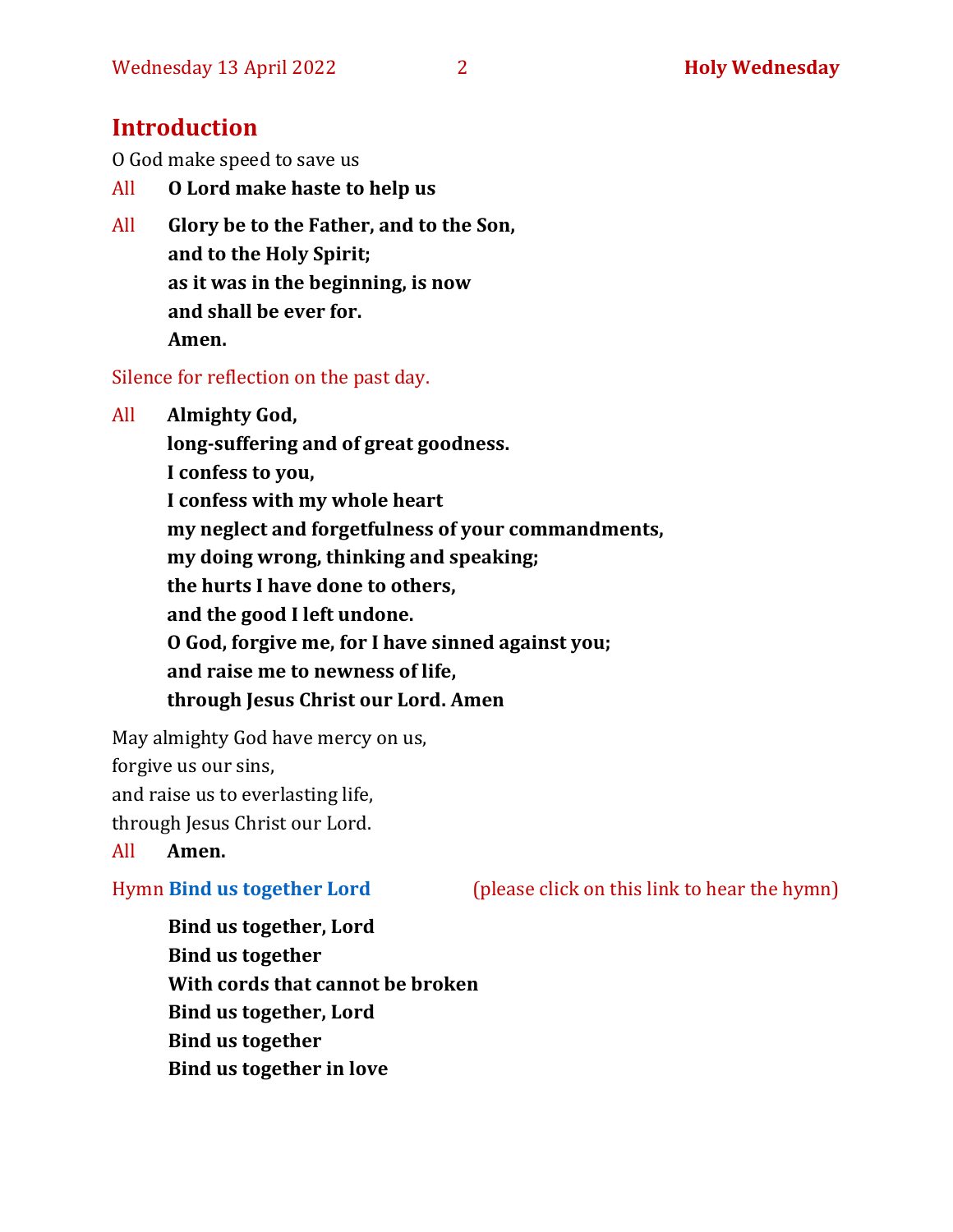| There is only one God,           |         |
|----------------------------------|---------|
| There is only one King           |         |
| There is only one body,          |         |
| That is why we Sing.             | Refrain |
| Made for the glory of God,       |         |
| Purchased by his precious Son;   |         |
| Born with the right to be clean, |         |
| For Jesus the victory has won.   | Refrain |
| You are the family of God,       |         |
| You are the promise divine;      |         |
| You are God's Chosen desire,     |         |
| You are the glorious new wine.   | Refrain |

# **The Word of God**

One or more of the following psalms may be used.

### Psalm 88

- 1 O Lord, God of my salvation, ♦ I have cried day and night before you.
- 2 Let my prayer come into your presence; ♦ incline your ear to my cry.
- 3 For my soul is full of troubles; ♦ my life draws near to the land of death.
- 4 I am counted as one gone down to the Pit;  $\blacklozenge$ I am like one that has no strength,
- 5 Lost among the dead,  $\blacklozenge$ like the slain who lie in the grave,
- 6 Whom you remember no more,  $\blacklozenge$ for they are cut off from your hand.
- 7 You have laid me in the lowest pit, ♦ in a place of darkness in the abyss.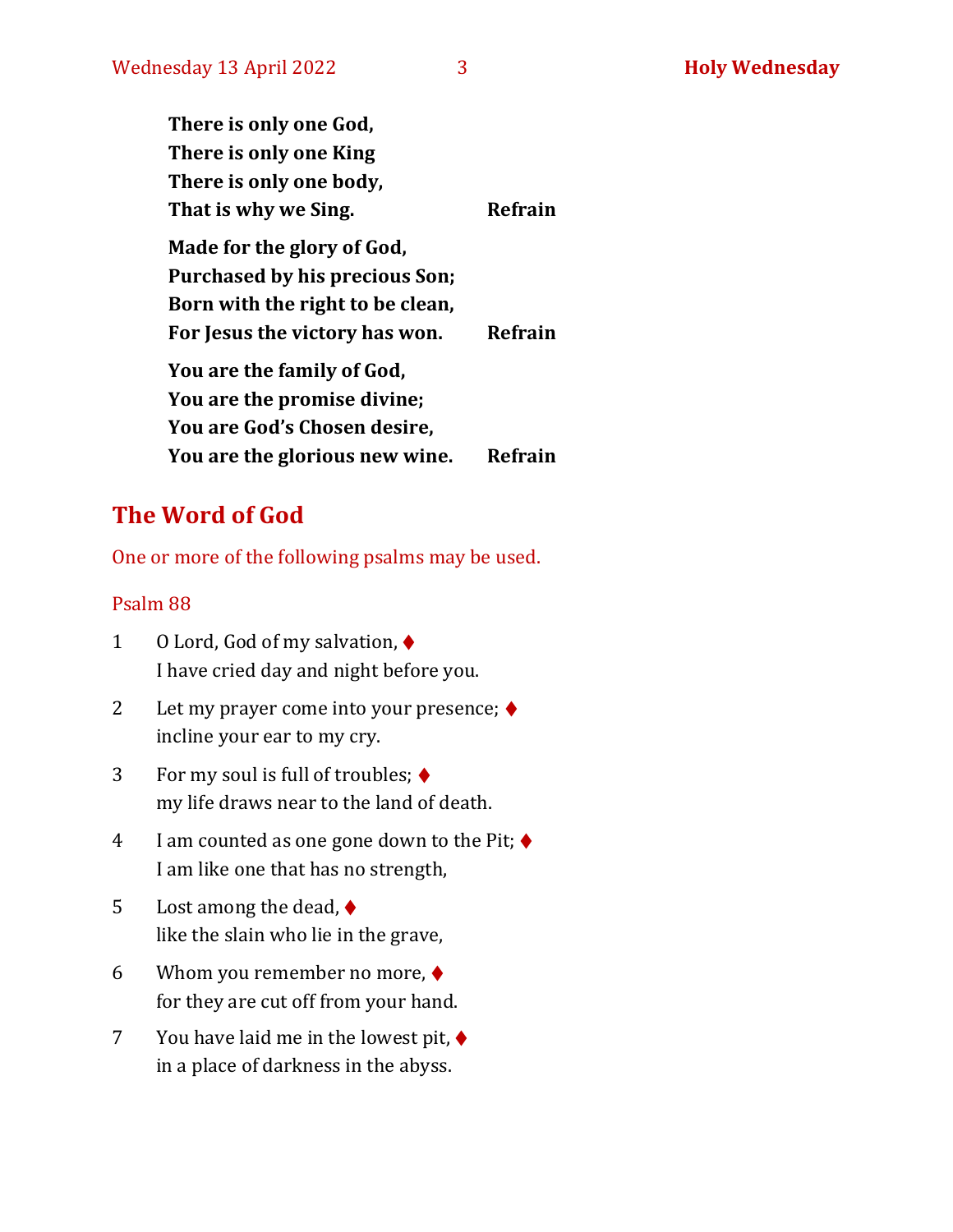- 8 Your anger lies heavy upon me, ♦ and you have afflicted me with all your waves.
- 9 You have put my friends far from me  $\triangle$ and made me to be abhorred by them.
- 10 I am so fast in prison that I cannot get free;  $\triangleleft$ my eyes fail from all my trouble.
- 11 Lord, I have called daily upon you;  $\blacklozenge$ I have stretched out my hands to you.
- 12 Do you work wonders for the dead? ♦ Will the shades stand up and praise you?
- 13 Shall your loving-kindness be declared in the grave,  $\blacklozenge$ your faithfulness in the land of destruction?
- 14 Shall your wonders be known in the dark  $\blacklozenge$ or your righteous deeds in the land where all is forgotten?
- 15 But as for me, 0 Lord, I will cry to you;  $\blacklozenge$ early in the morning my prayer shall come before you.
- 16 Lord, why have you rejected my soul?  $\blacklozenge$ Why have you hidden your face from me?
- 17 I have been wretched and at the point of death from my youth;  $\blacklozenge$ I suffer your terrors and am no more seen.
- 18 Your wrath sweeps over me;  $\blacklozenge$ your horrors are come to destroy me;
- 19 All day long they come about me like water;  $\triangleleft$ they close me in on every side.
- 20 Lover and friend have you put far from me  $\triangle$ and hid my companions out of my sight.
- All **Glory to the Father and to the Son and to the Holy Spirit; as it was in the beginning is now and shall be for ever. Amen**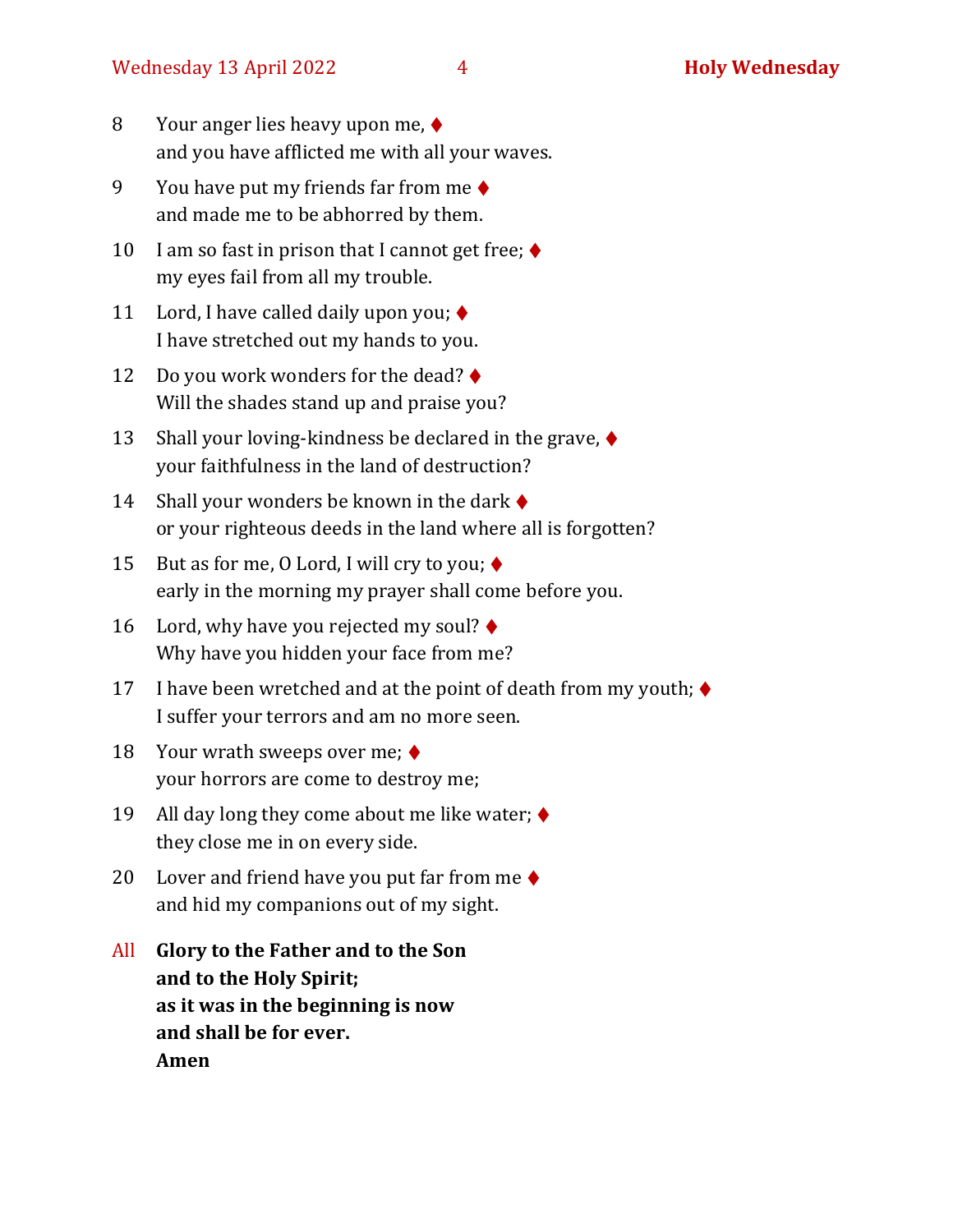# Sentences from Scripture

Hear, O Israel: The Lord is our God, the Lord alone. You shall love the Lord your God with all your heart, and with all your soul, and with all your might. Keep these words that I am commanding you today in your heart. Recite them to your children and talk about them when you are at home and when you are away, when you lie down and when you rise. *Deuteronomy 6:4–7*

Into your hands, O Lord, I commend my spirit.

## All **Into your hands, O Lord, I commend my spirit.**

For you have redeemed me, Lord God of truth.

All **I commend my spirit.**

Into your hands, O Lord, I commend my spirit.

All **Glory to the Father and to the Son and to the Holy Spirit; as it was in the beginning is now and shall be for ever. Amen**

Into your hands, O Lord, I commend my spirit.

# **The Nunc dimittis** (the Song of Simeon)

- All **Save us, O Lord, while waking, and guard us while sleeping, that awake we may watch with Christ and asleep may rest in peace.**
- 1 Now, Lord, you let your servant go in peace: ♦ your word has been fulfilled.
- 2 My own eyes have seen the salvation  $\triangle$ which you have prepared in the sight of every people;
- 3 A light to reveal you to the nations  $\triangle$ and the glory of your chosen people. *Luke 2.29–32*
- All **Glory to the Father and to the Son and to the Holy Spirit; as it was in the beginning is now and shall be for ever. Amen**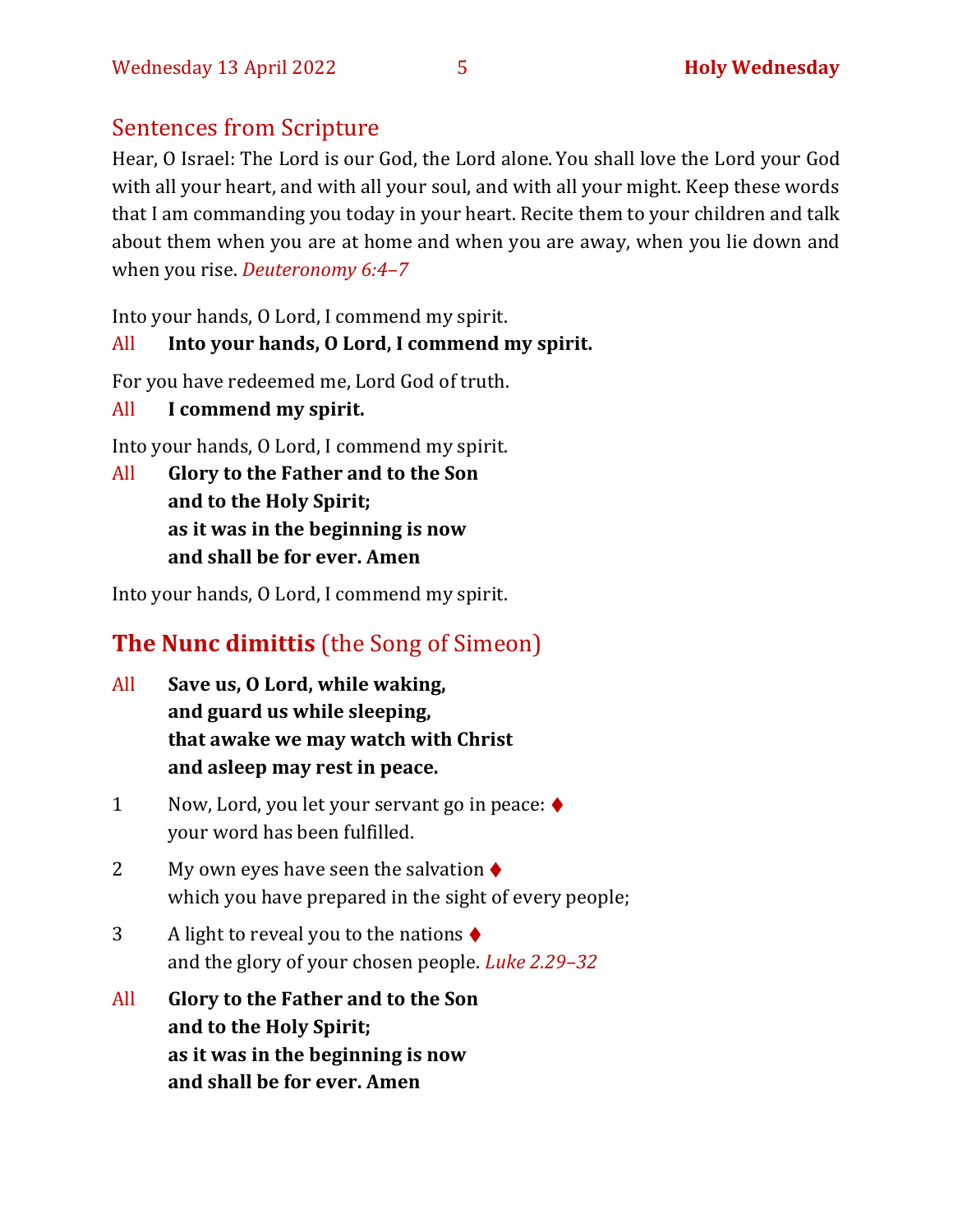All **Save us, O Lord, while waking, and guard us while sleeping, that awake we may watch with Christ and asleep may rest in peace.**

# **Prayers of intercession**

The refrain after each prayer is the Taizé chant, 'O Lord hear my prayer':

**O Lord, hear my prayer, O Lord, hear my prayer; when I call answer me. O Lord, hear my prayer, O Lord, hear my prayer; come and listen to me. 2**

For a choral version of the chant, please click on this link **[O Lord hear my prayer](https://www.youtube.com/watch?v=f51n-yb11dY)**

Holy God, who call your people to sustain the weary

and protect the oppressed.

Uphold us in our concern and strengthen us,

that we may not only speak our prayers but act on behalf of their fulfilment.

## All **[O Lord hear my prayer](https://www.youtube.com/watch?v=f51n-yb11dY)**

Most Holy One,

grant that we may be counted as members of the great cloud of witnesses who live with justice and compassion,

and reveal your divine glory before all people.

## All **[O Lord hear my prayer](https://www.youtube.com/watch?v=f51n-yb11dY)**

Troubled God, in every generation you call your people to contend against the brutality of sin and betrayal.

Keep us steadfast even in our fear and uncertainty,

that we may follow where Jesus has led the way.

## All **[O Lord hear my prayer](https://www.youtube.com/watch?v=f51n-yb11dY)**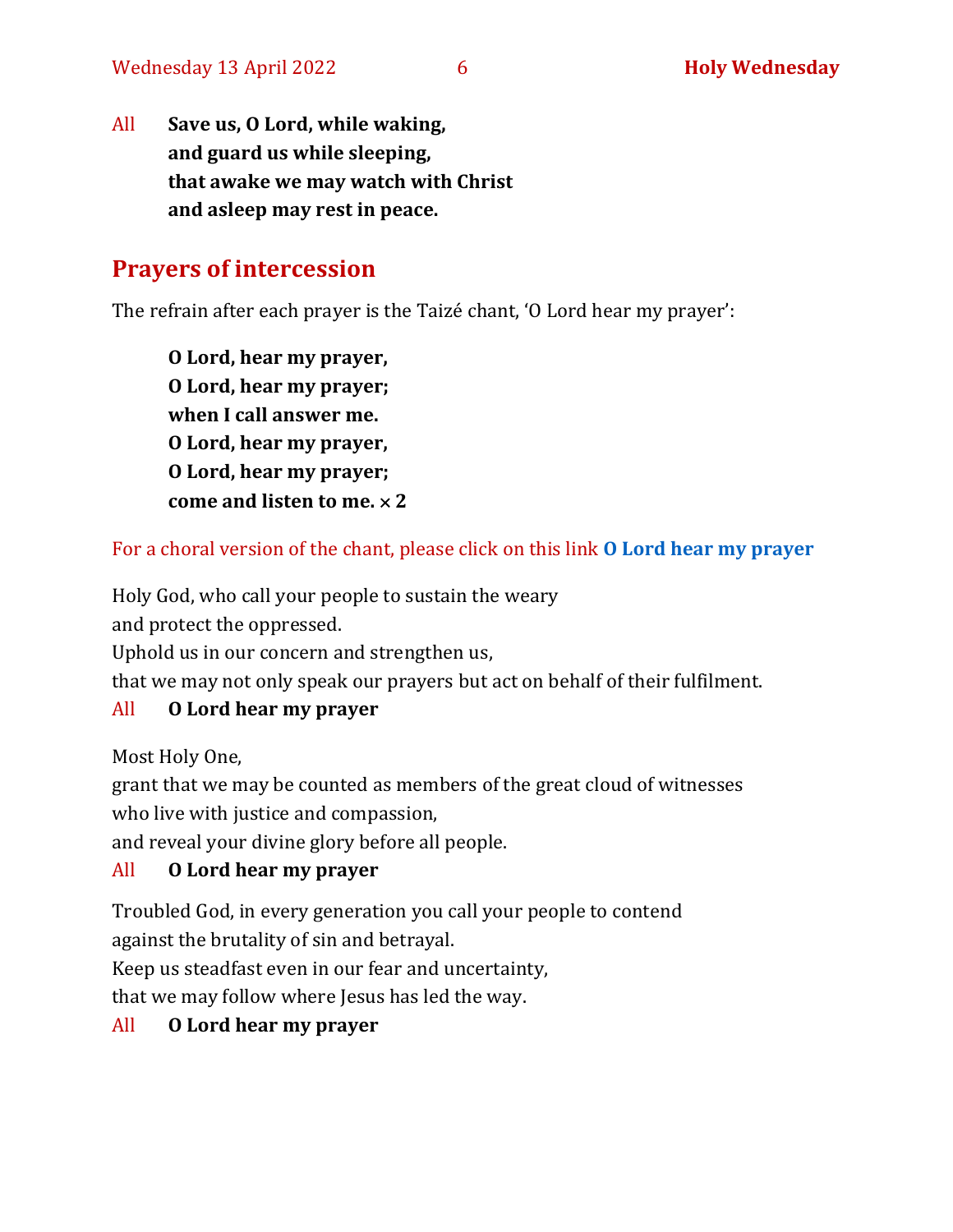# **The Collect for Holy Wednesday**

Lord, you let us convert you into currency and commodity so that you can pay the price beyond all accounting: may we offer our misused powers to you knowing that you can transform them, knowing that even this betrayal is still a kiss: through Jesus Christ, the passion of God.

All **Amen**

### Silence is kept.

Visit this place, O Lord, we pray, and drive far from it the snares of the enemy. May your holy angels dwell with us and guard us in peace, and may your blessing be always upon us; through Jesus Christ our Lord.

- All **Amen**
- All **Our Father in heaven, hallowed be your name, your kingdom come, your will be done, on earth as in heaven. Give us today our daily bread. Forgive us our sins as we forgive those who sin against us. Lead us not into temptation but deliver us from evil. For the kingdom, the power, and the glory are yours now and for ever. Amen**